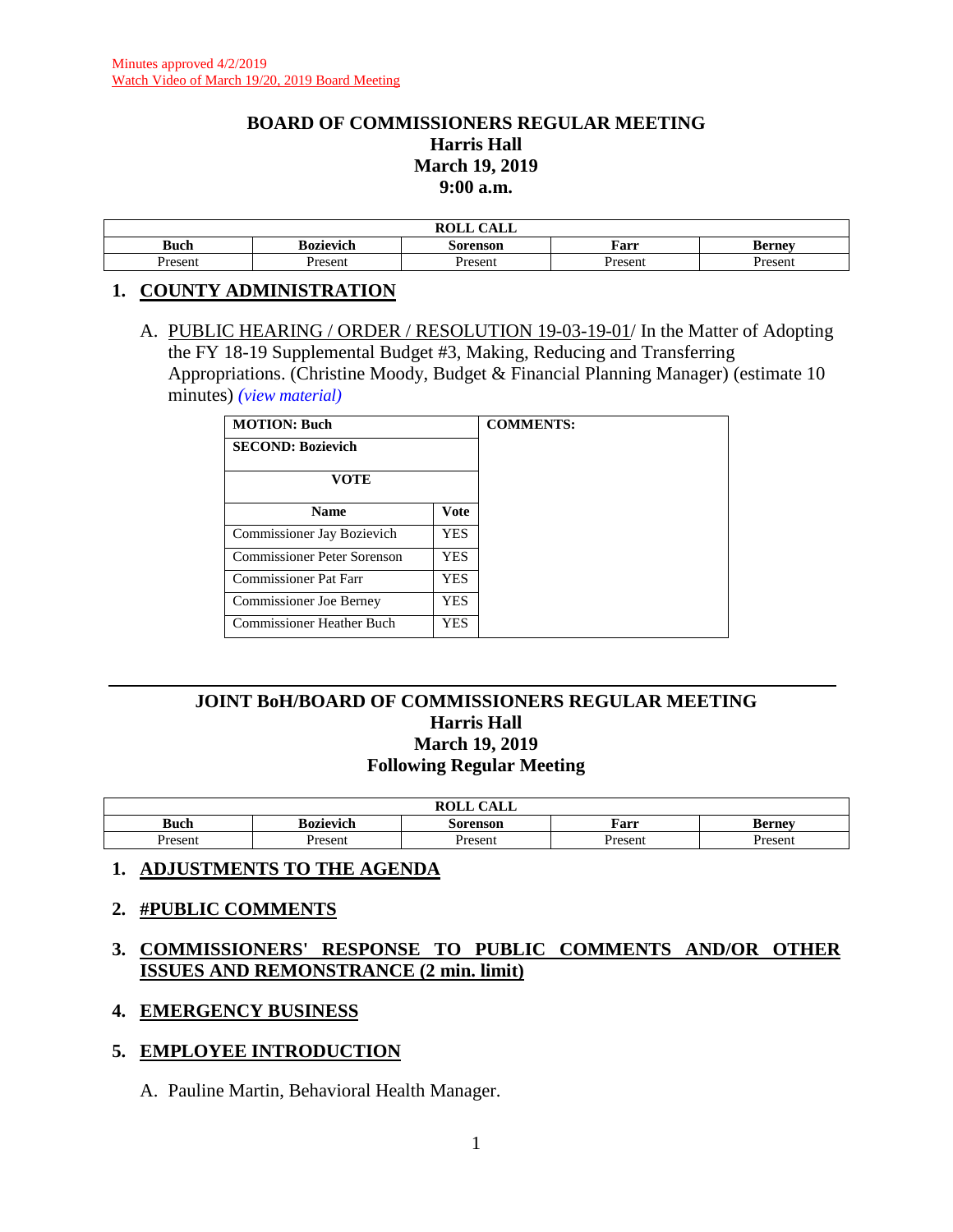### **6. HEALTH & HUMAN SERVICES**

A. WORK SESSION/ Strategies Related to Marijuana Prevention for Youth. (Karen Gaffney, Director; Jocelyn Warren, Manager, Public Health; Elisabeth Maxwell, Sr. Community Health Analyst) (estimate 60 minutes) *(view [material\)](http://www.lanecounty.org/UserFiles/Servers/Server_3585797/File/Government/BCC/2019/2019_AGENDAS/031919agenda/T.6.A.pdf)*

### **Adjourn**

### **BOARD OF COMMISSIONERS REGULAR MEETING Harris Hall March 19, 2019 Following Joint Meeting**

| CAT<br><b>ROLL</b><br>ידוע |                  |          |         |               |  |
|----------------------------|------------------|----------|---------|---------------|--|
| <b>Buch</b>                | <b>Bozievich</b> | Sorenson | Farr    | <b>Berney</b> |  |
| Present                    | Present          | Present  | Present | Present       |  |

# **2. ADJUSTMENTS TO THE AGENDA**

### **3. #PUBLIC COMMENTS**

# **4. COMMISSIONERS' RESPONSE TO PUBLIC COMMENTS AND/OR OTHER ISSUES AND REMONSTRANCE (2 min. limit)**

### **5. EMERGENCY BUSINESS**

# **6. EMPLOYEE RECOGNITION**

### **7. CONSENT CALENDAR**

### A. COUNTY ADMINISTRATION

1) Approval of minutes: 3/12/2019 *(view [material\)](http://www.lanecounty.org/UserFiles/Servers/Server_3585797/File/Government/BCC/2019/2019_AGENDAS/031919agenda/T.7.A.1.pdf)*

### B. HEALTH & HUMAN SERVICES

- 1) ORDER 19-03-19-02/ In the Matter of Directing the University of Oregon Law School to Conduct the Requestor Application (RFA) Process for Oregon Dispute Resolution Commission Funded Services in Lane County. (Karen Gaffney, Director) *(view [material\)](http://www.lanecounty.org/UserFiles/Servers/Server_3585797/File/Government/BCC/2019/2019_AGENDAS/031919agenda/T.7.B.1.pdf)*
- C. HUMAN RESOURCES
	- 1) ORDER 19-03-19-03/ In the Matter of Amending the Job Codes for the Classification of Program manager and Adding Pay Grade D63. (Michelle Swancutt, Sr. HR Analyst) *(view [material\)](http://www.lanecounty.org/UserFiles/Servers/Server_3585797/File/Government/BCC/2019/2019_AGENDAS/031919agenda/T.7.C.1.pdf)*

### D. PUBLIC WORKS

1) ORDER 19-03-19-04/ In the Matter Authorizing the Sale of County Owned Property for \$500 to Patrick Looney, Map No. 18-11-30-20-08800 (Jeff Turk, Property Management Officer 2) *(view [material\)](http://www.lanecounty.org/UserFiles/Servers/Server_3585797/File/Government/BCC/2019/2019_AGENDAS/031919agenda/T.7.D.1.pdf)*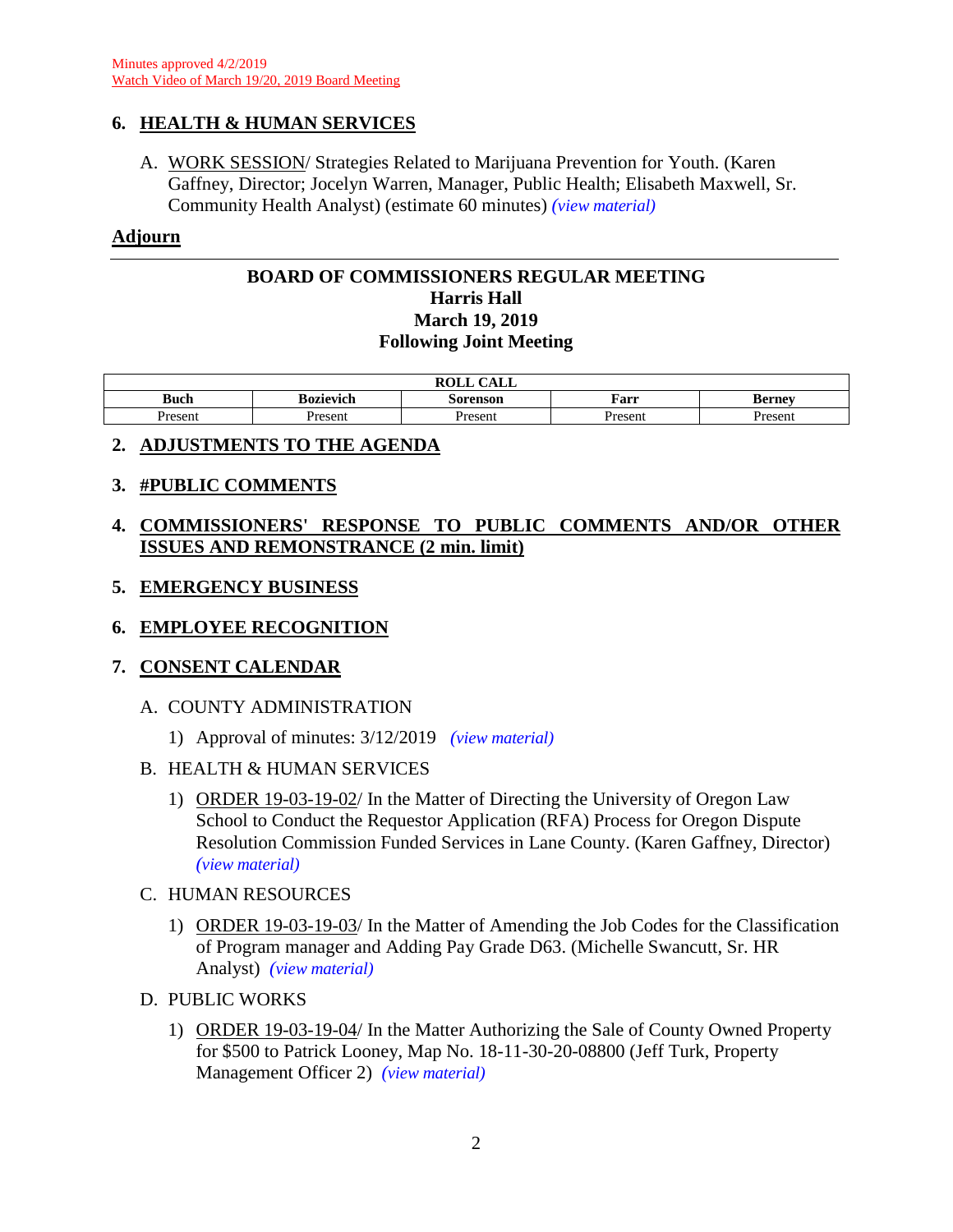| <b>MOTION: Berney</b>              |            |  |
|------------------------------------|------------|--|
| <b>SECOND: Buch</b>                |            |  |
| VOTE                               |            |  |
| <b>Name</b>                        | Vote       |  |
| Commissioner Jay Bozievich         | YES.       |  |
| <b>Commissioner Peter Sorenson</b> | YES.       |  |
| <b>Commissioner Pat Farr</b>       | <b>YES</b> |  |
| <b>Commissioner Joe Berney</b>     | YES.       |  |
| <b>Commissioner Heather Buch</b>   | YES        |  |

# **8. HEALTH & HUMAN SERVICES**

A. ORDER 19-03-19-05/ In the Matter of Approving Certain Contracts and Amendments, and Delegating Authority to the County Administrator to Sign the Approved Contracts and Amendments. (Karen Gaffney, Director) (estimate 5 minutes) *(view [material\)](http://www.lanecounty.org/UserFiles/Servers/Server_3585797/File/Government/BCC/2019/2019_AGENDAS/031919agenda/T.8.A.pdf)*

| <b>MOTION: Buch</b>            | <b>COMMENTS:</b> |  |
|--------------------------------|------------------|--|
| <b>SECOND: Berney</b>          |                  |  |
| <b>VOTE</b>                    |                  |  |
| <b>Name</b>                    | <b>Vote</b>      |  |
| Commissioner Jay Bozievich     | YES              |  |
| Commissioner Peter Sorenson    | <b>YES</b>       |  |
| Commissioner Pat Farr          | <b>YES</b>       |  |
| <b>Commissioner Joe Berney</b> | <b>YES</b>       |  |
| Commissioner Heather Buch      | <b>YES</b>       |  |

# **9. COUNTY COUNSEL**

- A. Announcements
- B. WORK SESSION/ Ballot Measure 102. (Stephen Dingle, County Counsel; Jacob Fox, Executive Director, Homes for Good) (estimate 30 minutes) *(view [material\)](http://www.lanecounty.org/UserFiles/Servers/Server_3585797/File/Government/BCC/2019/2019_AGENDAS/022619agenda/T.7.C.pdf)*

### **10. COUNTY ADMINISTRATION**

- A. Announcements
- B. REPORT/ In the Matter of Presenting the Second Quarter FY 18-19 Financial Report. (Christine Moody, Budget & Financial Planning Manager) (estimate 30 minutes) *(view [material\)](http://www.lanecounty.org/UserFiles/Servers/Server_3585797/File/Government/BCC/2019/2019_AGENDAS/031919agenda/T.10.B.pdf)*

### **11. COMMISSIONERS' BUSINESS**

- A. Announcements
- B. Agenda Team Requests / Work Session Requests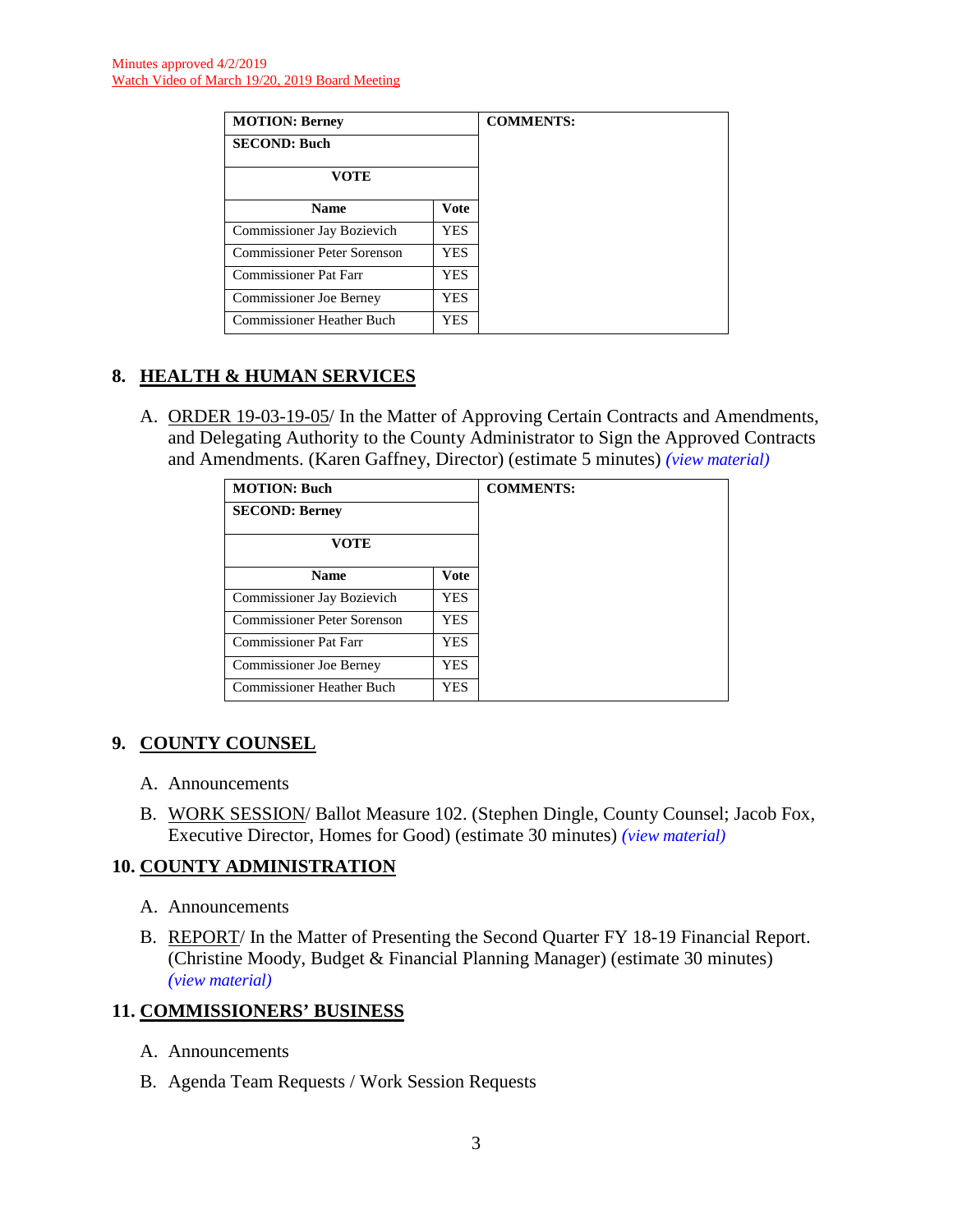#### **12. (EXECUTIVE SESSION as per ORS 192.660** (BCC Conference Room)

### **13. OTHER BUSINESS**

#### **Recess**

#### **TUESDAY, MARCH 19, 2019 – REGULAR MEETING**

(1:30 p.m.) (Harris Hall)

#### **14. COUNTY ADMINISTRATION**

A. ORDER 19-03-19-06/ In the Matter of Revising the 2017-2019 Community Corrections Grant-In-Aid and Justice Reinvestment Grant Program (JRGP) Budgets and Delegating Authority to the Public Safety Coordinating Council Criminal Justice Planner to Sign and Submit JRGP Revision Forms Online and to Complete and Submit the Community Corrections Biennial Plan Modification Form, and to the County Administrator to Amend Intergovernmental Agreements and Contracts. (Sheriff Byron Trapp; Vice Chair, Public Safety Coordinating Council (PSCC); Susan Sowards, Principal Criminal Justice Planner, PSCC) (**1:30 p.m. Time Certain**) *(view [material\)](http://www.lanecounty.org/UserFiles/Servers/Server_3585797/File/Government/BCC/2019/2019_AGENDAS/031919agenda/T.14.A.pdf)*

| <b>MOTION: Berney</b>            |             |
|----------------------------------|-------------|
| <b>SECOND: Bozievich</b>         |             |
| <b>VOTE</b>                      |             |
| <b>Name</b>                      | <b>Vote</b> |
| Commissioner Jay Bozievich       | <b>YES</b>  |
| Commissioner Peter Sorenson      | <b>YES</b>  |
| <b>Commissioner Pat Farr</b>     | <b>YES</b>  |
| <b>Commissioner Joe Berney</b>   | YES         |
| <b>Commissioner Heather Buch</b> | <b>YES</b>  |

### **15. PUBLIC WORKS**

A. WORK SESSION/ Discussion on Siting Standards and Floodplain Regulations in Lane Code Chapter 16. (Lindsey Eichner, Senior Planner) (estimate 30 minutes) *(view [material\)](http://www.lanecounty.org/UserFiles/Servers/Server_3585797/File/Government/BCC/2019/2019_AGENDAS/031919agenda/T.15.A.pdf) (view [material](http://www.lanecounty.org/UserFiles/Servers/Server_3585797/File/Government/BCC/2019/2019_AGENDAS/031919agenda/T.15.ASupp.pdf) submitted 3/18/19)*

### **16. REVIEW ASSIGNMENTS**

# **17. EXECUTIVE SESSION as per ORS 192.660** (BCC Conference Room)

### **18. OTHER BUSINESS**

### **Adjourn**